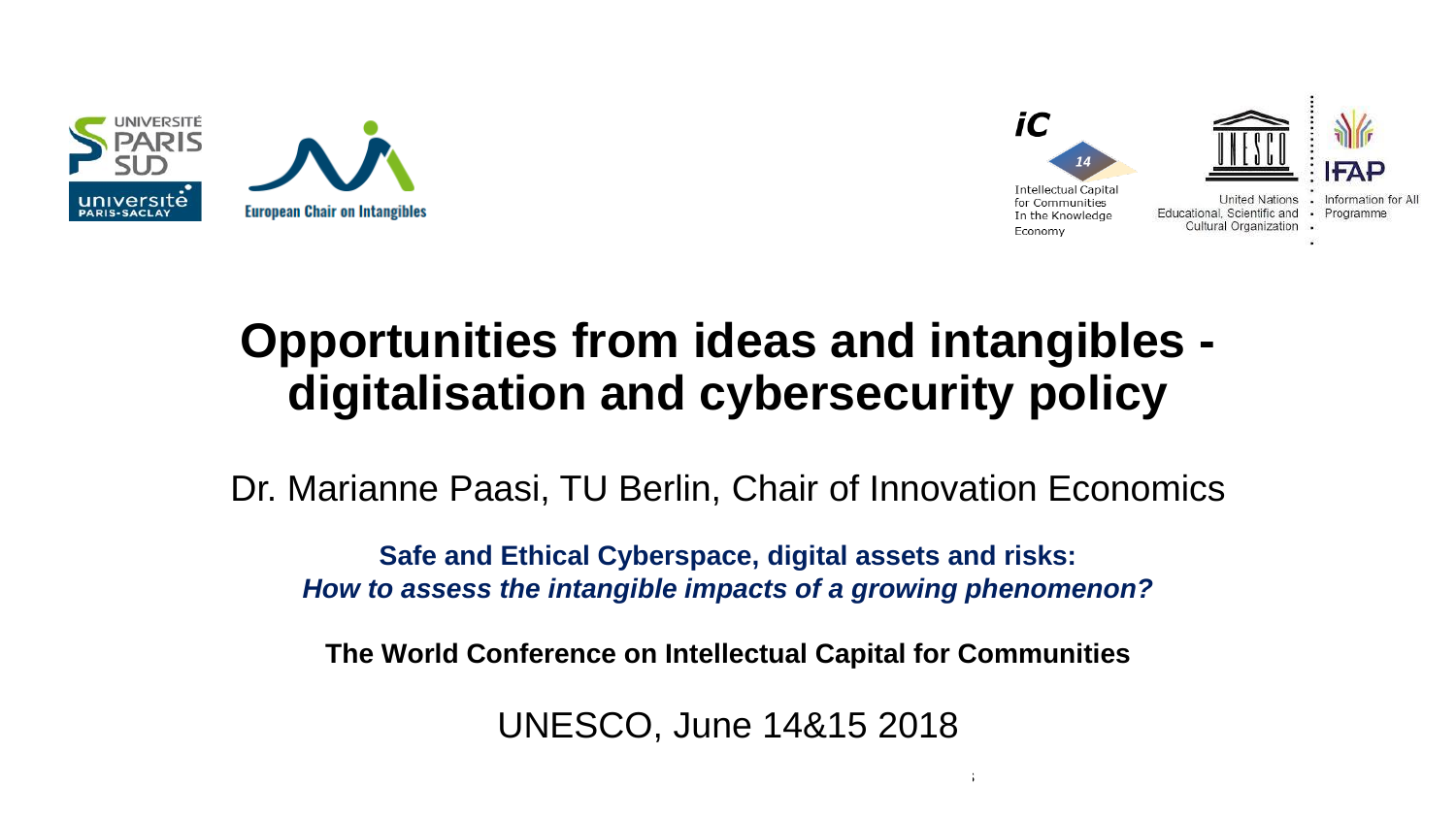

#### **Three transformations: Opportunities for economy and society, governments and citizents**

- Knowledge economy and society: intangibles transform ideas, data and technology to innovations
- Digitalisation as critical infrastructure broadens the boundaries of communication and exchange in the economy and society (citizens)
- Globalisation opportunities in the global value chains

Quellen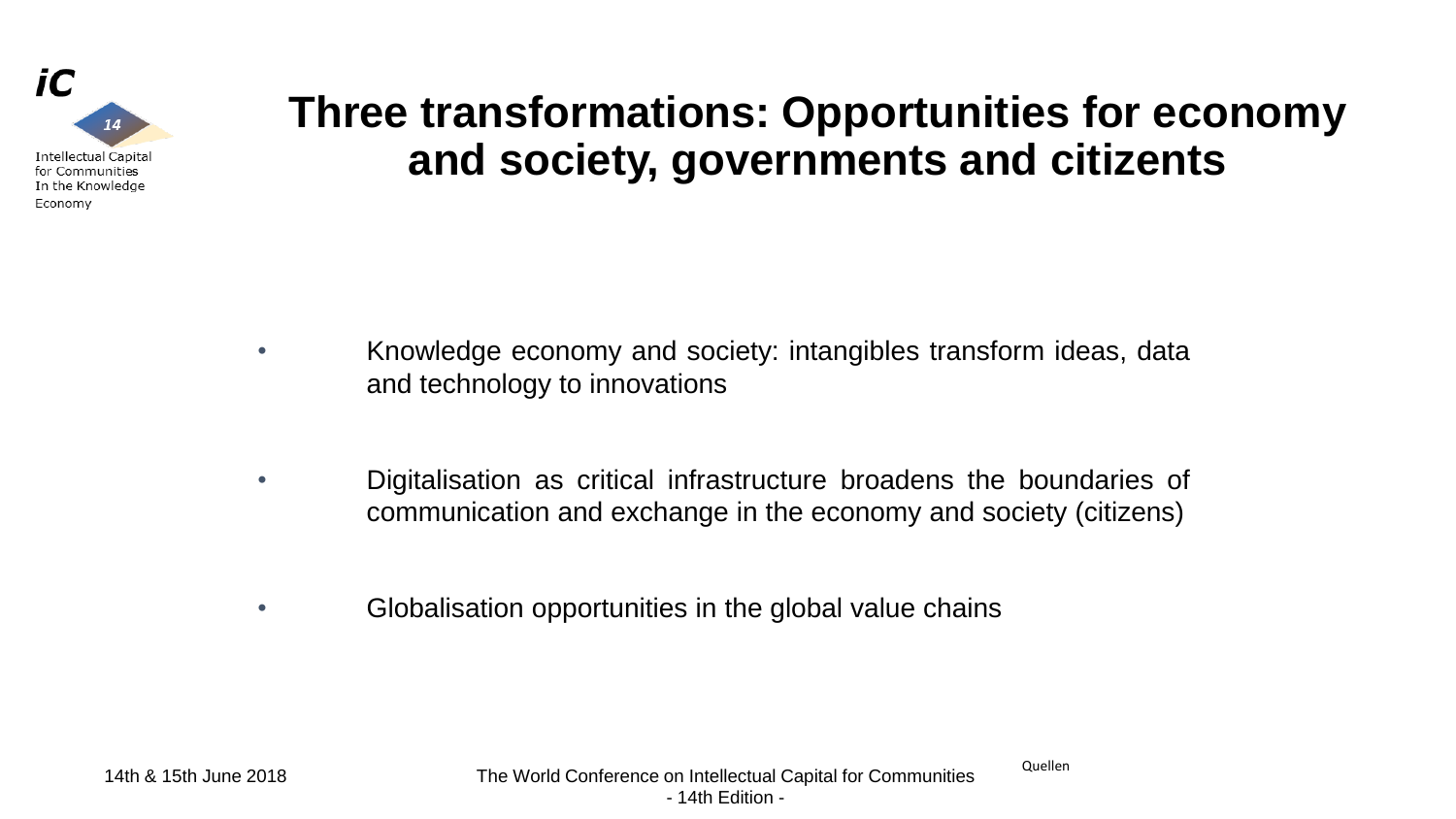

## **They are overall - Examples**

- Digital business models up-scaled: Amazon, Facebook, Uber, Spotify.. among others
- Artificial intelligence, Industry 4.0
- e-government and digital society Estonia
- Distinction between producers and users get blurred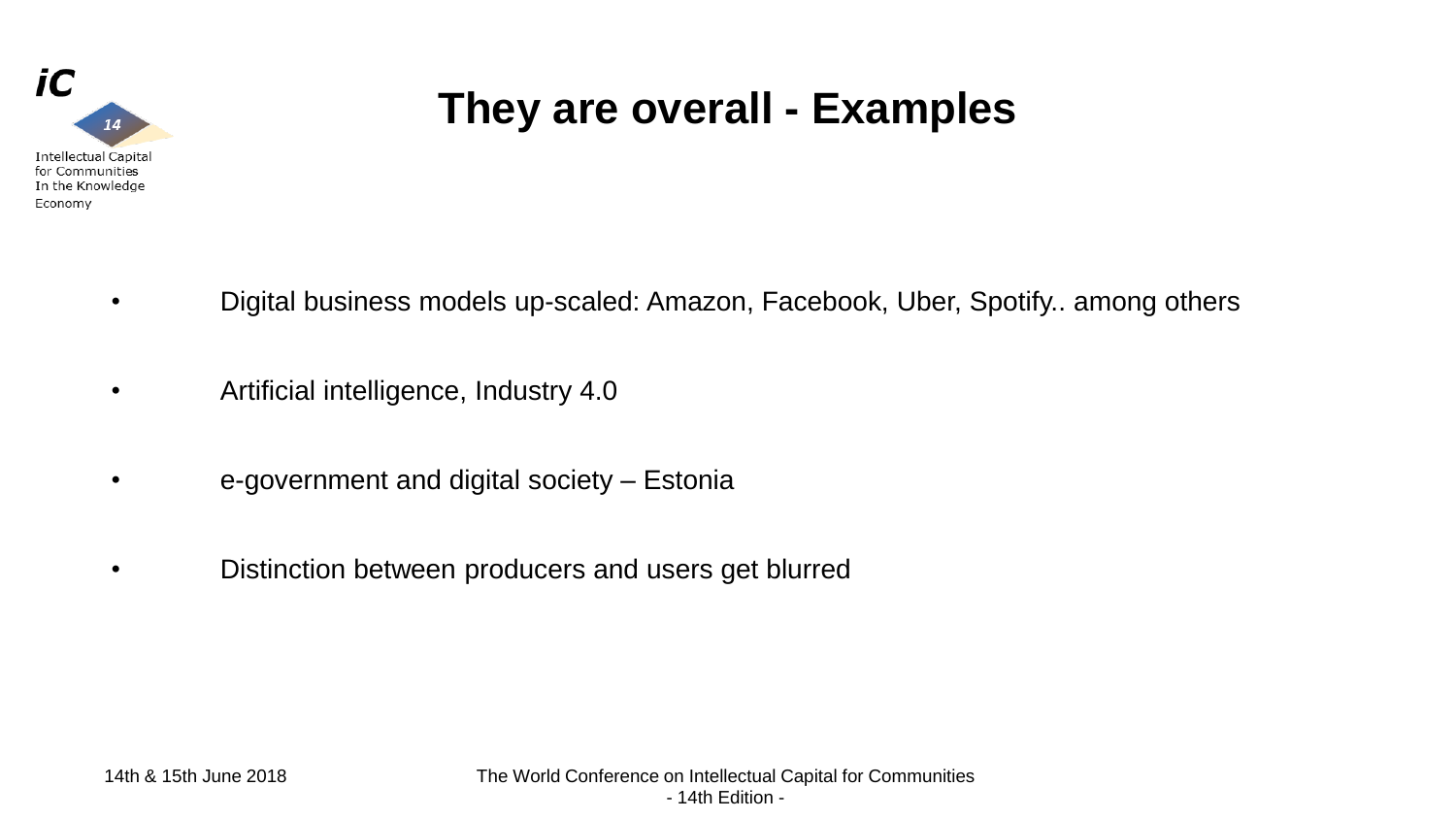

#### **The three transformations also challenge economies, societies and government**

- Knowledge economy and society is highly competitive and potentially inequal – there are winners and losers
- Digitalisation can have negative social and unethical effects; cyberattacks can paralyse societies, economies, goverments and even democratic foundations – high risk and social cost (trust)
- Globalisation increases competition and change in the economy and society further; winning or loosing depends on your position in the global value chain and on your capacity to change; strategic assets can loose the value very fast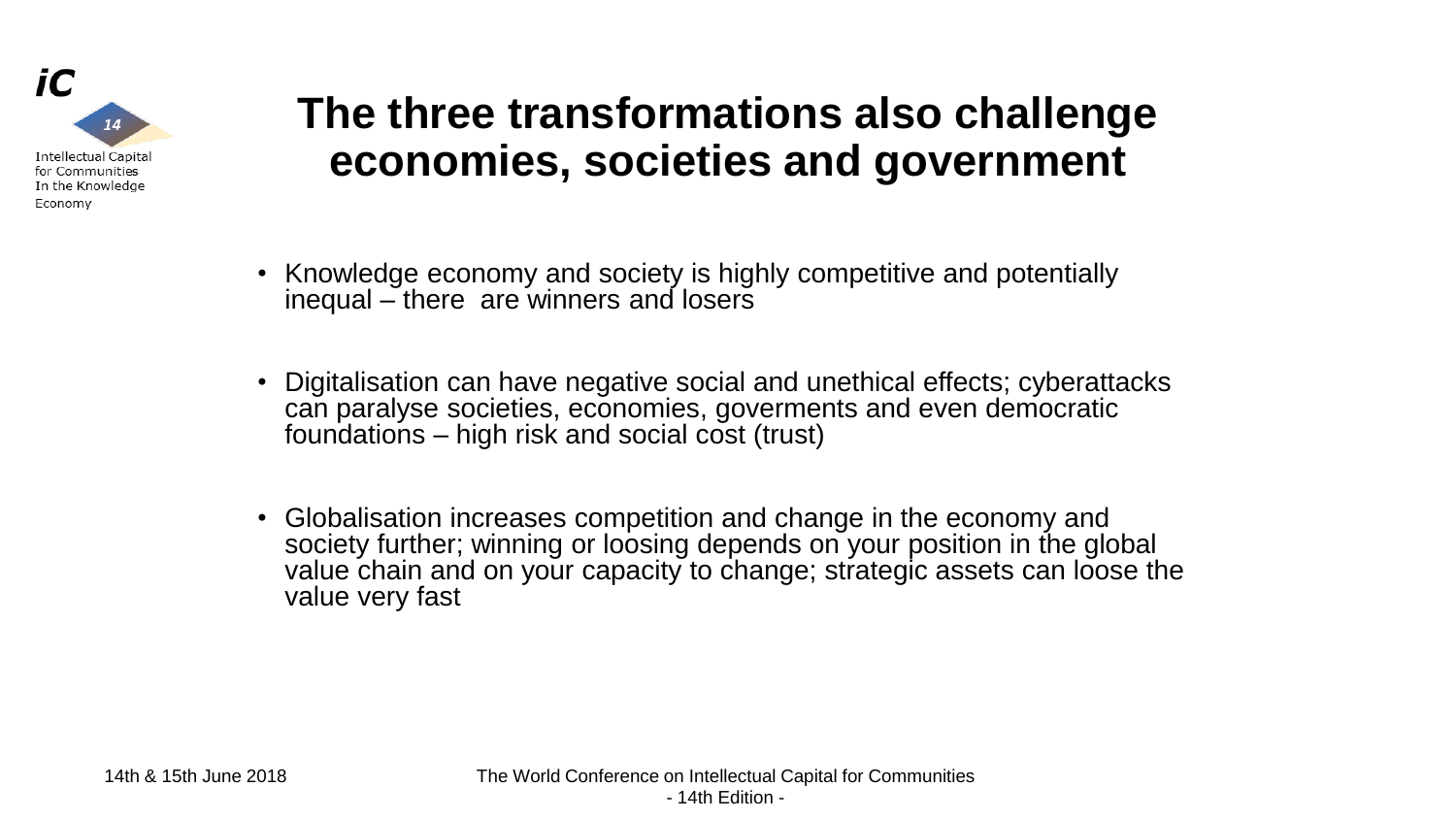

#### **What are the conditions to exploit the three opportunities?**

- Ideas production in the public and private research and use from everywhere
- New innovative business models of start-ups and existing firms who take-up and combine ideas, big data, skills, organisational capital and digital skills
- Availability of finance and risk finance to start-ups, to modernise and to scale-up
- Digital infrastructure for the economy, society and governments in place
- Cybersecurity is an essential and necessary condition: trust and to feel safe on line, to fight cybercriminality, espionage – but has a high cost
- Open trade system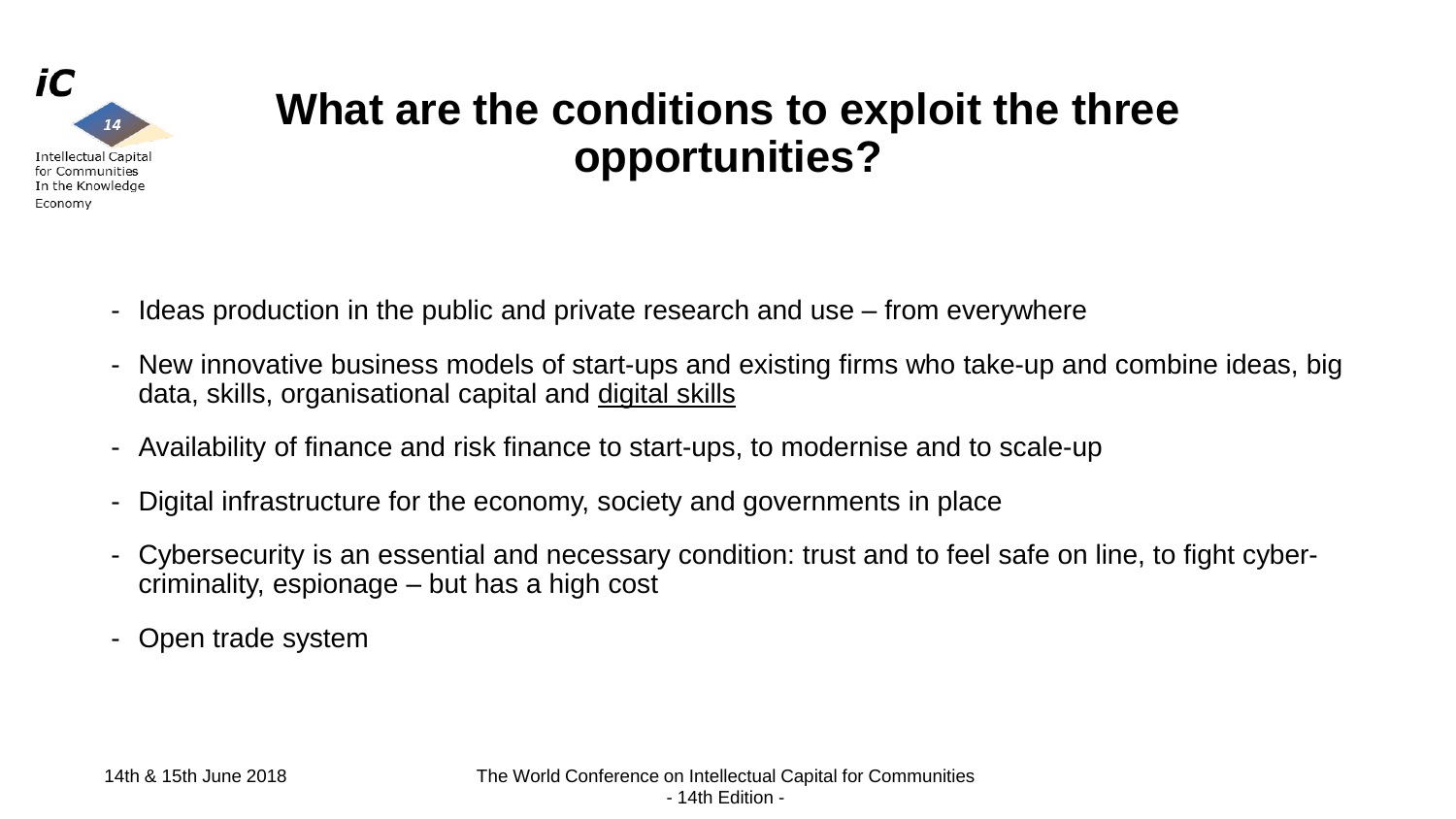

## **Policies on cybersecurity**

- Companies, governments and citizens need to invest in digital skills
- Investment in digital skills of everybody: education systems, in firms
- National cybersecurity strategies: cybersecurity acts and laws
- EC new cybersecurity package (13. September 2017)
	- European Cybersecurity Agency (ENISA) to ensure coorination and cooperation with all other stakeholders
	- investing jointly in cybersecurity (part of the defence)
	- EU wide certification system for the Internet of Things (mutual recognition of the national certificates and labelling)
	- to shape global standards on digital safety and security